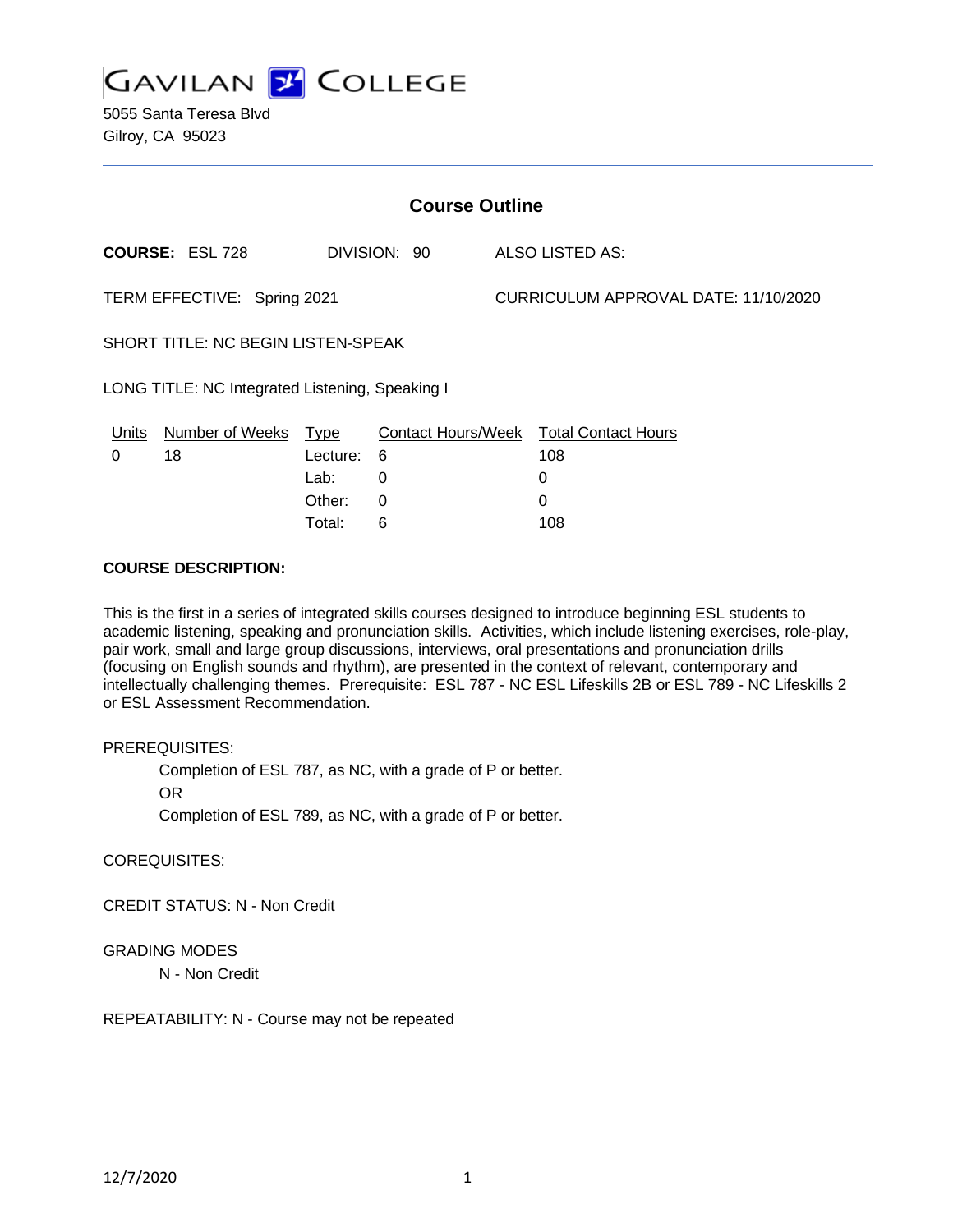SCHEDULE TYPES:

- 02 Lecture and/or discussion
- 05 Hybrid
- 71 Dist. Ed Internet Simultaneous
- 72 Dist. Ed Internet Delayed

# **STUDENT LEARNING OUTCOMES:**

1. Identify and use key aural information (main ideas, details, and inferences) to understand aural passages. Measure of assessment: Large and small group discussions, classroom exercises, pair work, quizzes and tests

Semester/Year assessed, or planned Semester/Year of assessment: 2017

2. Recognize and use new vocabulary in various situations.

Measure of assessment: Participation in group discussions, peer interviews, role-play, extemporaneous speech, quizzes.

Semester/Year assessed, or planned Semester/Year of assessment: 2017

3. Demonstrate basic fluency of spoken English in individual and group presentations.

Measure of assessment: Oral presentation

Semester/Year assessed, or planned Semester/Year of assessment: 2017

4. Apply note-taking skills to level appropriate material.

Measure of assessment: Quizzes and tests.

Semester/Year assessed, or planned Semester/Year of assessment: 2021

# **CONTENT, STUDENT PERFORMANCE OBJECTIVES, OUT-OF-CLASS ASSIGNMENTS**

Curriculum Approval Date: 11/10/2020 - **DE MODIFICATION ONLY**

OUT OF CLASS ASSIGNMENTS: Presentation preparation, textbook assignments, surveys, interviews, vocabulary memorization, online workbook exercises.

Content Note: Themes may vary by textbook.

6 Hours

CONTENT: Learn about class goals and objectives, participate in ice-breaking activities, interview peers to get acquainted with fellow students, give a short self-introduction to the class; skim, scan, and discuss the textbook. Practice clear pronunciation of letters in the alphabet (special attention paid to vowels).

STUDENT PERFORMANCE OBJECTIVES: Students will state the objectives of the class, introduce themselves, meet other students, spell out loud.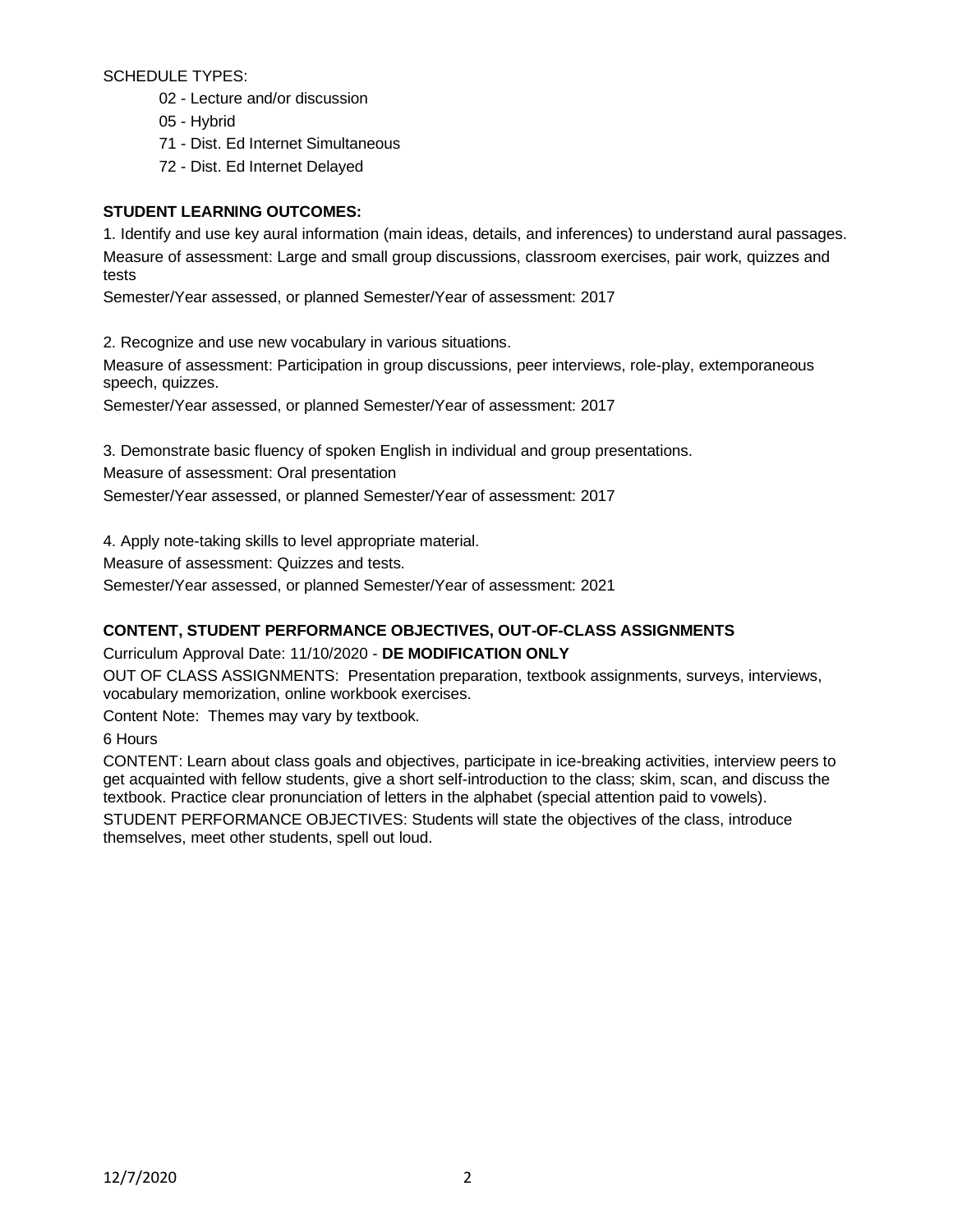# 12 Hours

CONTENT: Following the framework of a theme in the textbook, students will complete a cycle of listening, speaking and pronunciation activities. The cycle begins with a focus on listening activities and strategies. Students will learn new vocabulary in a thematic context, practice listening for the main idea and specific information, and make inferences. Students will also listen for word stress (I love my NEW country), contractions and reductions (I'm gonna, I wanna). This part of the cycle ends with comprehension check, working with a partner, in small groups, and/or whole class discussions. The cycle will continue with a focus on speaking and pronunciation activities with a partner and/or small groups which include practicing correct pronunciation of vowel sounds, such as [e], as in "bet", [ai], as in "bait". This part of the cycle ends with a follow-up, whole class discussion which requires use of new vocabulary, idioms and correct pronunciation. Short extemporaneous speeches will also be given. The cycle can be completed with extended listening and pronunciation practice using audio-visual material, such as songs, film clips, chants, tongue twisters, and online workbook exercises, if available. The cycle ends with a listening and pronunciation test.

STUDENT PERFORMANCE OBJECTIVES: Identify and use new vocabulary and idioms, demonstrate improved ability to listen for the main idea, details and inferences, begin correctly using stressed words, contractions, reduced forms, and vowel sounds learned and practiced in class. Students will demonstrate skills learned with a test.

#### 12 Hours

CONTENT: Following the framework of a new theme in the textbook, repeat the activities listed in the previous cycle. Continue recycling, reviewing, and practicing vowel and difficult consonant sounds such as [th], [b], [v]. The cycle can be completed with extended listening and pronunciation practice using audiovisual material, and online workbook exercises, if available. The cycle ends with a listening and pronunciation test.

STUDENT PERFORMANCE OBJECTIVES: Identify and use new vocabulary and idioms, demonstrate improved ability to listen for the main idea, details and inferences; use stressed words, reductions and demonstrate improved vowel and consonant pronunciation.

#### 14 Hours

CONTENT: Following the framework of a new unit in the textbook, repeat the activities listed in previous cycles. Recycle, review and practice vowel and consonant sounds, reductions, contractions and stressed words. Review requirements for the first oral presentation. A suggested topic is a "How To" speech, in which students demonstrate a process. The cycle can be completed with extended listening and pronunciation practice, using audio-visual material and online workbook exercises , if available. The cycle ends with a listening and pronunciation test.

STUDENT PERFORMANCE OBJECTIVES: Prepare the presentation; demonstrate improved ability to listen for the main idea, details and inferences; use stressed words, reductions and correct vowel and consonant sounds, recognize and use new vocabulary and idioms; demonstrate skills learned by taking a test.

# 6 Hours

CONTENT: Presentation of the first oral report.

PERFORMANCE OBJECTIVES: Give a five-minute oral presentation, listen to peer presentations, take notes, and ask and answer questions.

### 12 Hours

CONTENT: Following the framework of a new unit in the textbook, repeat the activities listed in previous cycles. Begin practicing syllable discrimination and stress ("INteresting, CONsonant, FORtunate).Continue recycling and practicing vowel and consonant sounds, reductions, and word stress. The cycle can be completed with extended listening and pronunciation practice using audio-visual material and online workbook exercises. The cycle ends with a listening and pronunciation test.

STUDENT PERFORMANCE OBJECTIVES: Identify and use new vocabulary and idioms in class activities, demonstrate improved ability when listening for the main idea, details and inferences; use stressed words, reductions, correct vowel and consonant sounds, and begin demonstrating greater awareness of syllables and correct syllable stress.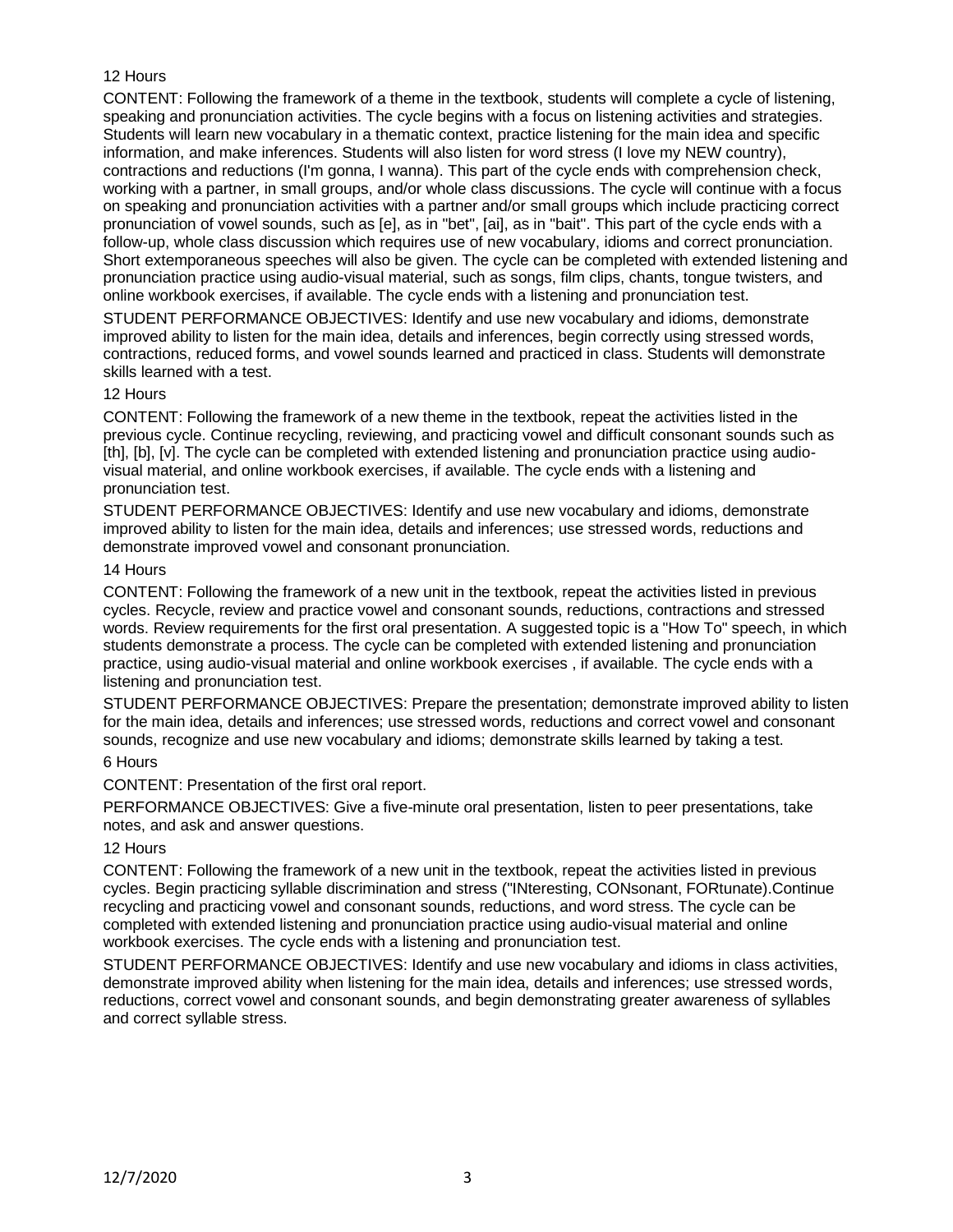# 12 Hours

CONTENT: Following the framework of a new unit in textbook, repeat the activities listed in previous cycles. Work on the final "s" sound to help distinguish plural word endings and the final "t" and "d" sounds to distinguish the past tense. Continue recycling and practicing vowel and consonant sounds, word stress, and syllable stress. The cycle ends with a listening and pronunciation test.

STUDENT PERFORMANCE OBJECTIVES: Identify and use new vocabulary and idioms in speaking activities, demonstrate improvement when listening for the main idea, details and inferences; use stressed words, reductions, and correct vowel and consonant sounds. Students will demonstrate skills learned by taking a test.

# 14 Hours

CONTENT: Following the framework of a new unit in the textbook, repeat the activities listed in previous cycles. Discuss requirements for the second presentation. A group presentation may be considered instead of an individual presentation. Suggested topics include: a local city, a favorite place in California, or a U.S. city. Explain and discuss steps to do research, note taking, responsibility to group members, and dividing responsibilities. Show students how to do basic computer research on their chosen topic. The cycle ends with a listening and pronunciation test.

STUDENT PERFORMANCE OBJECTIVES: Prepare and practice delivery of the presentation; recognize and use new vocabulary and idioms, demonstrate improved comprehension when listening for the main idea, details and inferences; correctly pronounce vowel and consonant sounds practiced in class, demonstrate greater awareness of syllables and syllable stress; demonstrate skills learned by taking a test.

# 6 Hours

CONTENT: Presentation of the second oral report.

PERFORMANCE OBJECTIVES: Students will give a five-minute oral presentation, listen to peer presentations, and ask and answer questions.

#### 12 Hours

CONTENT: Following the framework of a new unit in the textbook, repeat the activities listed in previous cycles; practice correct pronunciation of numbers 13/30, 14/40, etc. ("ninety"-"nineteen"); continue practicing syllable stress and word stress, correct pronunciation of vowel and consonant sounds through minimal pair practice and other types of exercises. The cycle can be completed with extended listening and pronunciation practice with audio-visual materials, such as, songs, film clips, chants, tongue-twisters, and online workbook exercises, if available. The cycle ends with a listening and pronunciation test.

STUDENT PERFORMANCE OBJECTIVES: Identify and use new vocabulary and idioms in class activities, demonstrate improved skills when listening for main idea, details and inferences; distinguish and use improved pronunciation of teens/tens; demonstrate better pronunciation of vowel and consonant sounds; use syllable stress, word stress, reductions and contractions at a high beginning level.

### 2 Hours

CONTENT: The FINAL EXAM will be composed of two parts: a five to ten-minute "one- on -one (instructorstudent) interview to evaluate speaking and an in-class objective listening test.

### **METHODS OF INSTRUCTION:**

Large and small group discussions, pair-work, role-play, peer interviews, pronunciation drills, oral presentations and lecture.

### **OUT OF CLASS ASSIGNMENTS:**

Required Outside Hours: 216

Assignment Description: (12 hours/week) Daily homework assignments may include: Presentation preparation, textbook assignments, surveys, interviews, vocabulary memorization, online workbook exercises.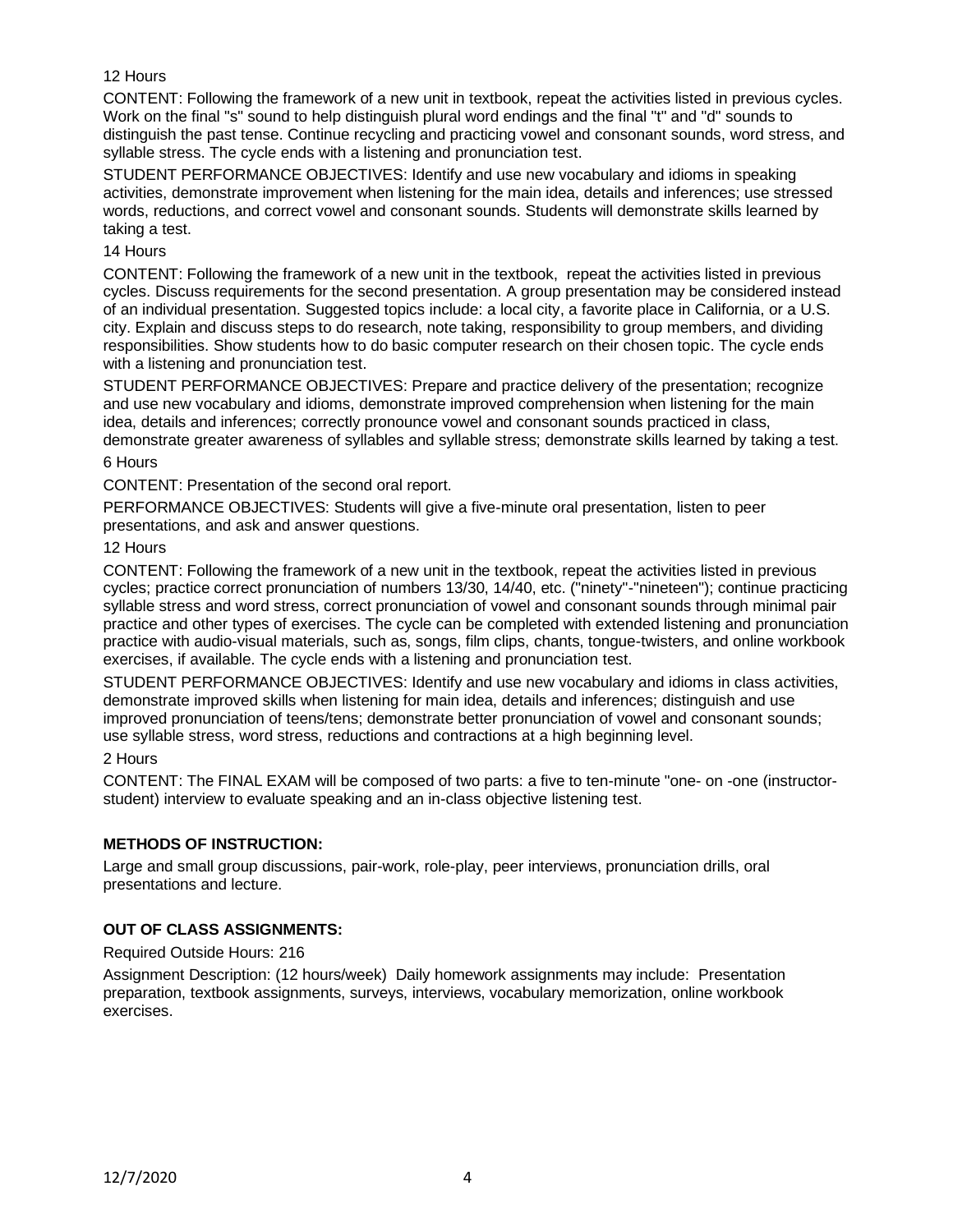# **METHODS OF EVALUATION:**

Skill demonstrations Percent of total grade: 40.00 % Class Performances, oral interview. Objective examinations Percent of total grade: 40.00 % Multiple Choice, True/False, Matching Items, Completion. Other methods of evaluation Percent of total grade: 20.00 % Surveys, interviews, online workbook.

# **REPRESENTATIVE TEXTBOOKS:**

Recommended Representative Textbooks

Jennifer Bixby and Joe McVeigh. Q: Skills for Success Listening and Speaking - Intro. Oxford University Press,2015.

Or other appropriate college level text.

Reading Level of Text, Grade: High Beginning ESL Verified by: Nicole Cisneros

John Beaumont's 2015 edition of "Northstar Listening and Speaking Book 1" published by Pearson Longman has also been used.

Heinle Cengage Learning's 2018 edition of "Pathways: Listening, Speaking, and Critical Thinking - Foundations" is also appropriate. Look into split editions for these books as well.

A beginning level pronunciation text may also be used to provide more pronunciation practice.e.